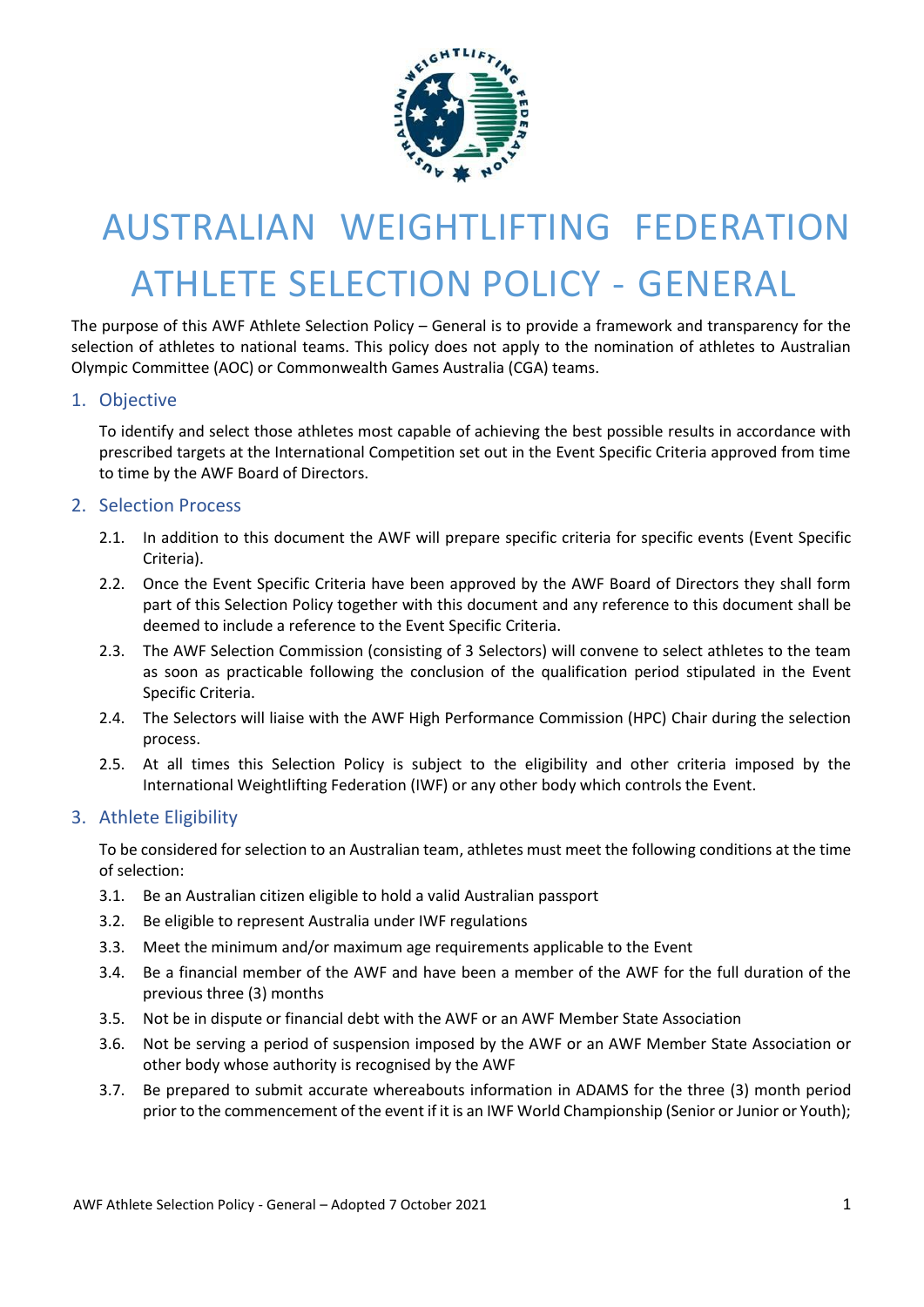or for the two (2) month period prior to the commencement of the event if it is any other IWF event.

- 3.8. Agree to participate in any pre-event camps, training sessions or other activities as required
- 3.9. Agree to compete in the bodyweight category in which they have qualified and been selected. Where an athlete has qualified in more than one category or in special circumstances, and provided that no other selected athlete is displaced from the overall team, the appointed Team Officials in consultation with the athlete and the HPC Chair may decide to change the athlete's entry after selection if better results can be achieved by the athlete competing in a different bodyweight category. These circumstances would, for example, include the potential for winning a medal in a major international event, or providing the athlete with an opportunity to qualify for another major international event. In such circumstances, consideration must be given to the athlete's ability to achieve the required bodyweight without negatively affecting their health or performance.

#### 4. Assessment Criteria

- 4.1. In determining which athletes will be selected for National teams, the Selectors will consider the following criteria:
	- (a) Percentage (%) of the qualification standard achieved
	- (b) Current form
	- (c) Performance trajectory over the past 12 months
	- (d) Injury status
	- (e) Ability to contribute to AWF event specific objectives e.g. team points, medals
	- (f) Previous international competition performance record (if applicable)
		- % successful attempts
		- $\blacksquare$  +/- % personal best lifts
		- Overall placing
- 4.2. Where an athlete has qualified in more than one bodyweight category, the Selectors in consultation with the HPC Chair will select the athlete in the category that is considered to provide the best result for Australia.
- 4.3. An athlete may be selected in a heavier bodyweight category than the one they qualified in if it is reasonably believed that they can achieve the required bodyweight and their qualifying total is superior to that of other eligible athletes who have qualified in the heavier bodyweight category.
- 4.4. Additional assessment criteria relevant to individual Events may be included in the Event Specific Criteria.
- 4.5. Weighting of the criteria referred to in clause 4.1 will be contained in the Event Specific Criteria.

# 5. Athlete Obligations

- 5.1. All selected athletes and personal coaches of selected athletes must agree to report any information relating to training fitness, illness, bodyweight and/or injuries which could affect the athlete's ability to engage in training or competition at full capacity.
- 5.2. Where there is concern regarding the fitness, injury/illness status or bodyweight of a selected athlete then that athlete may be required to undergo a fitness test and/or medical examination in order to assess their ability to perform optimally at the event and/or in the bodyweight category for which they have been selected.
- 5.3. In the event that an athlete fails to prove their fitness and is hence unable to perform at a level commensurate to that at which they were selected, or if it is reasonably considered that they cannot safely achieve the bodyweight required by the category for which they were selected, the AWF reserves the right to deselect and/or replace that athlete.